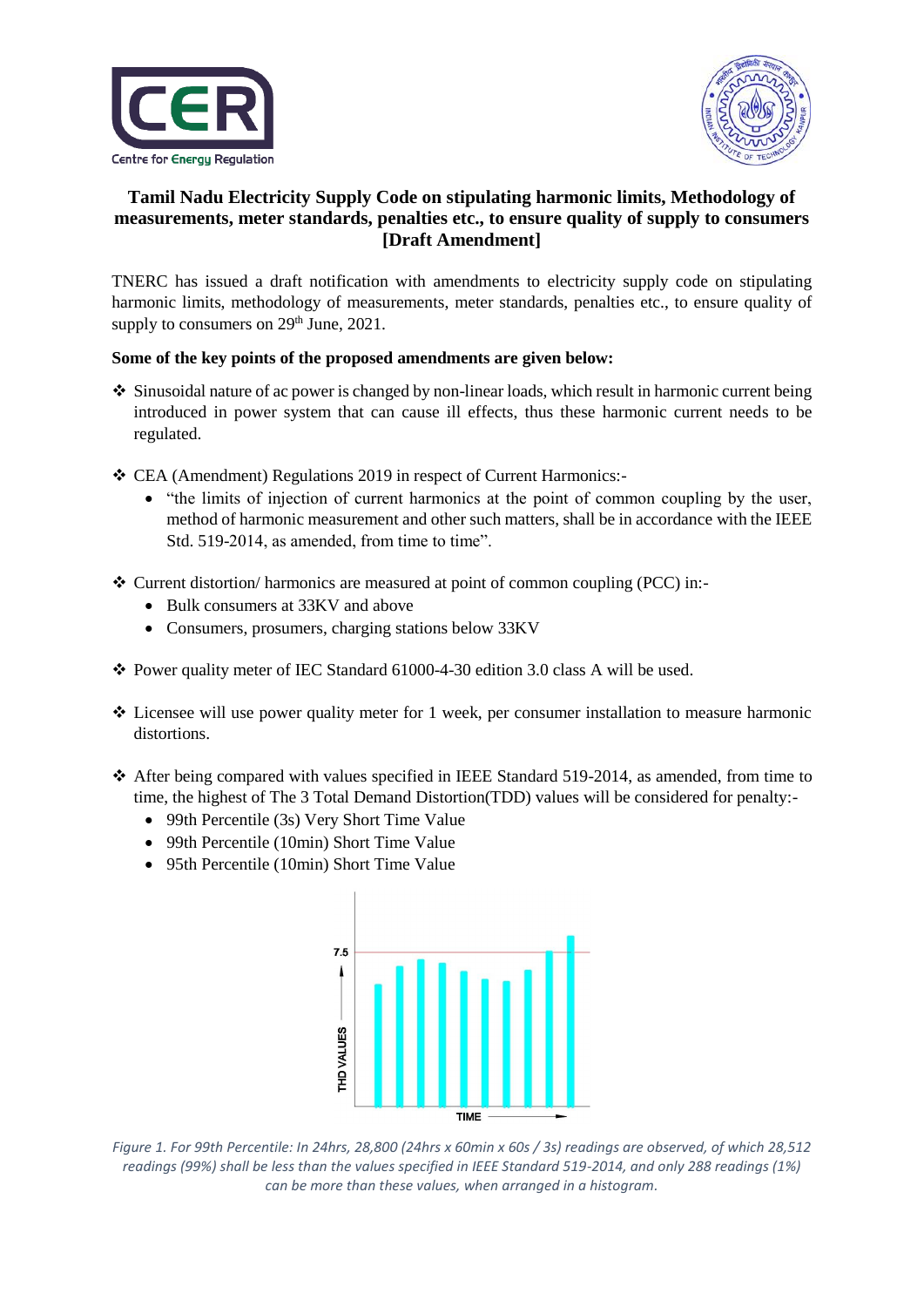



 $\div$  6 months of time will be given to install harmonic filters when limits are exceeded. In case of Non Compliance, penalty will be levied for the subsequent 12 months and thereafter service will be disconnected after further Non Compliance.

## **Penalty Structure:**

Maximum of 10% in steps of 1% increase will be levied on the monthly current consumption charges as given in the below table,

| TDD excess % over and above the limit | Penalty charge % on the monthly |
|---------------------------------------|---------------------------------|
|                                       | current consumption charges     |
| Up to $3%$                            | 1%                              |
| Above 3% up to 6%                     | 2%                              |
| Above 6% up to 9%                     | 3%                              |
| Above 9% up to $12\%$                 | 4%                              |
| Above $12\%$ up to $15\%$             | 5%                              |
| Above $15\%$ up to $18\%$             | 6%                              |
| Above 18% up to $21\%$                | 7%                              |
| Above 21% up to $24%$                 | 8%                              |
| Above 24% up to $27\%$                | 9%                              |
| Above $27\%$ up to $30\%$             | 10%                             |
| Above $31%$                           | 10%                             |

- $\cdot \cdot$  If Decimal in Excess TDD i.e. over and above the limit, is within 0.1 to 0.4, whole number will be taken (Eg - 3.15, 3.45  $\Rightarrow$  3); if it is within 0.5 to 0.9 next whole number is taken (Eg - 3.55,  $3.95 \implies 4$
- **Penalty is stopped when filters are installed and Harmonic currents are brought within limits** when tested by licensee. Date of stoppage of penalty is when filters are installed and ready for testing, as declared by customer. If limits are exceeded even after testing, the penalty is continued and rectification and retesting must be done within the original 12 months tenure.
- If after 12 months, adequate filters are not installed or harmonic current levels are not maintained, 30 days disconnection notice shall be served. If customer installs adequate filters within these 30 days and declares the same, re-testing will be done. If harmonic limits are maintained, service is not disconnected, but penalty is levied till the date of declaration. If harmonics exceed limits, disconnection will be done after the expiry of the original 30 days.
- $\cdot$  In case of re-testing/ subsequent testing, if harmonic current level is not maintained, 30 days disconnection notice shall be served, under report to the Commission and thereafter supply will be disconnected.
- For New connection, applicant has to declare in supply application that filters will be installed. Supply is given initially and after 12 months harmonics testing is done. If limits are exceeded, 30 days disconnection notice shall be served, under report to the Commission and supply is thereafter disconnected. Penalty is levied from date of expiration of 12 months.
- Licensee can conduct harmonic measurement anytime to check for distortions.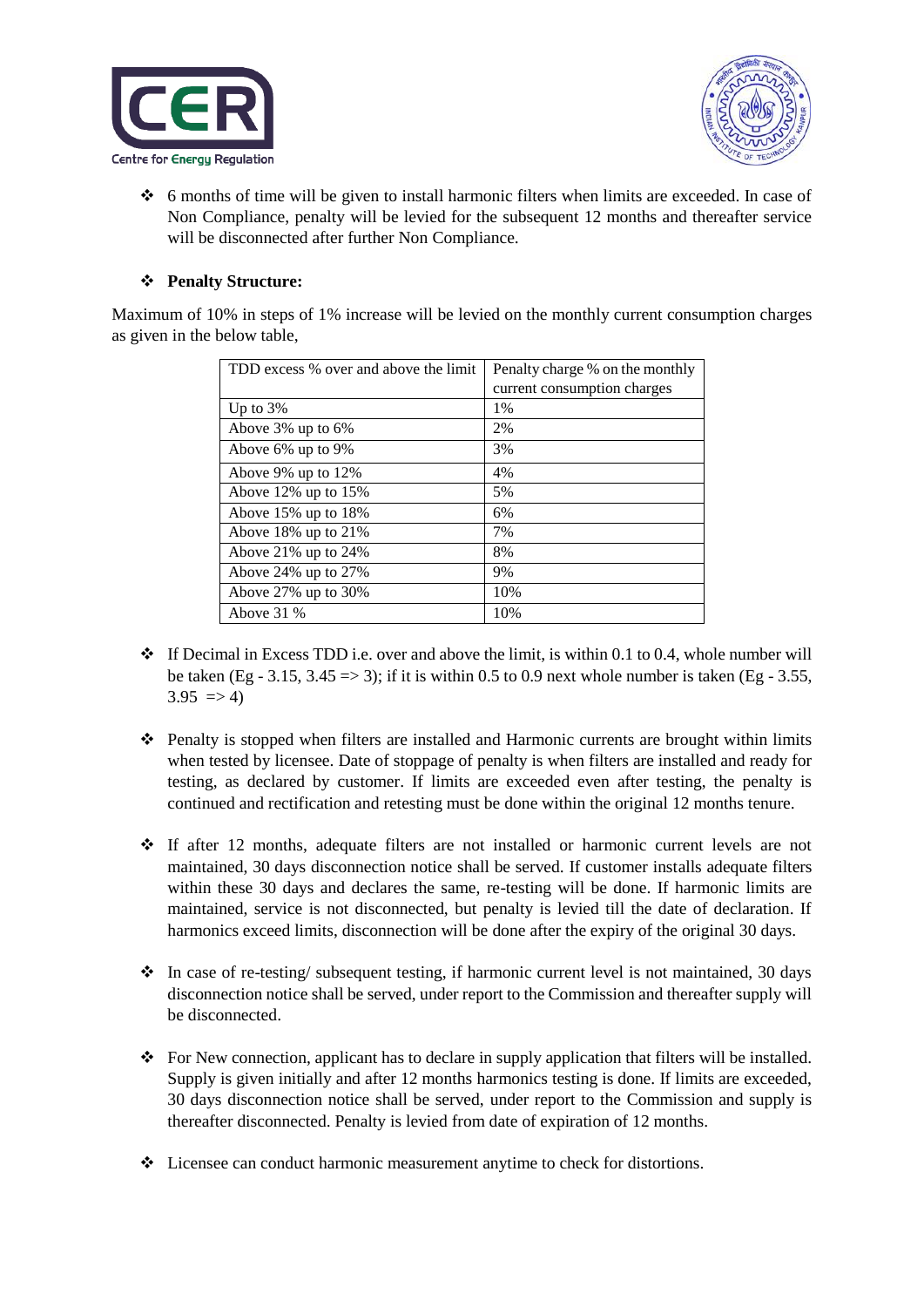



- $\triangleleft$  The regulation is applicable for:-
	- Bulk consumers at 33KV and above
	- Consumers, prosumers, charging stations below 33KV
	- Not applicable for HT Tariff IV (Lift Irrigation)

The draft amendment can be accessed [here](https://cer.iitk.ac.in/odf_assets/upload_files/TNERC_harmonics_2021.pdf)

## **CER Opinion**

**1. Scope of Applicability of the Regulation (Regulation 1 (c)):** Applicability of the draft regulation seems to be ambiguous as "Measurement of current distortion / harmonic currents shall be made at the point of common coupling (PCC) of the Installation of bulk consumers at 33kV and above and consumers, prosumers, charging stations below 33kV", also refers to consumers connected below 33kV. This may seem to suggest it's applicability to all the consumers of DISCOMs. Also, the point of common coupling (PCC) needs to be defined in the draft regulation.

**2. Computation of TDD (Regulation 1 (f)):** It may be clarified in the draft regulation that which of the following value(s) should be considered while computing the TDD values at 99th Percentile or 95th percentile at the interval of 3 s/ 10 min:-

- Average Value
- Highest Value
- Value at the beginning/end of the observed time period

**3. Violation Limit for Individual and Total Harmonics:** The Commission may like to seek appropriate technical advice (say, after 3 year of implementation of these regulations) from a reputed research institution/organisation working on the engineering/technical aspects of power system to identify the scale of problem of harmonic within the system and then consider appropriate adjustment in the multiplier (currently 1.5) for 99th/95th percentile limits.

**4. Frequency of Measurement of Harmonic Distortions (Regulation 1 (m)):** The frequency of measurement of harmonic disturbances in a year should be included in the draft regulation. A transparent method with a fixed timeline needs to be established for measurement of harmonic disturbances. It is suggested that:

- Consumers below 33kV Harmonic measurement on a sampling basis, ensuring that all such consumers are covered at least once in 2 years.
- Consumers 33kV and above Harmonic measurement should be taken at least once in a year
- Consumers with non-linear loads i.e. arc furnace, etc. (irrespective of voltage level) Harmonic measurement should be taken mandatorily twice a year with about 6 month interval,

It is suggested that the test should be conducted during the normal operating hours of consumer ensuring that harmonic causing load is switched on during such period of measurement. This would help avoid any malpractices to circumvent the process.